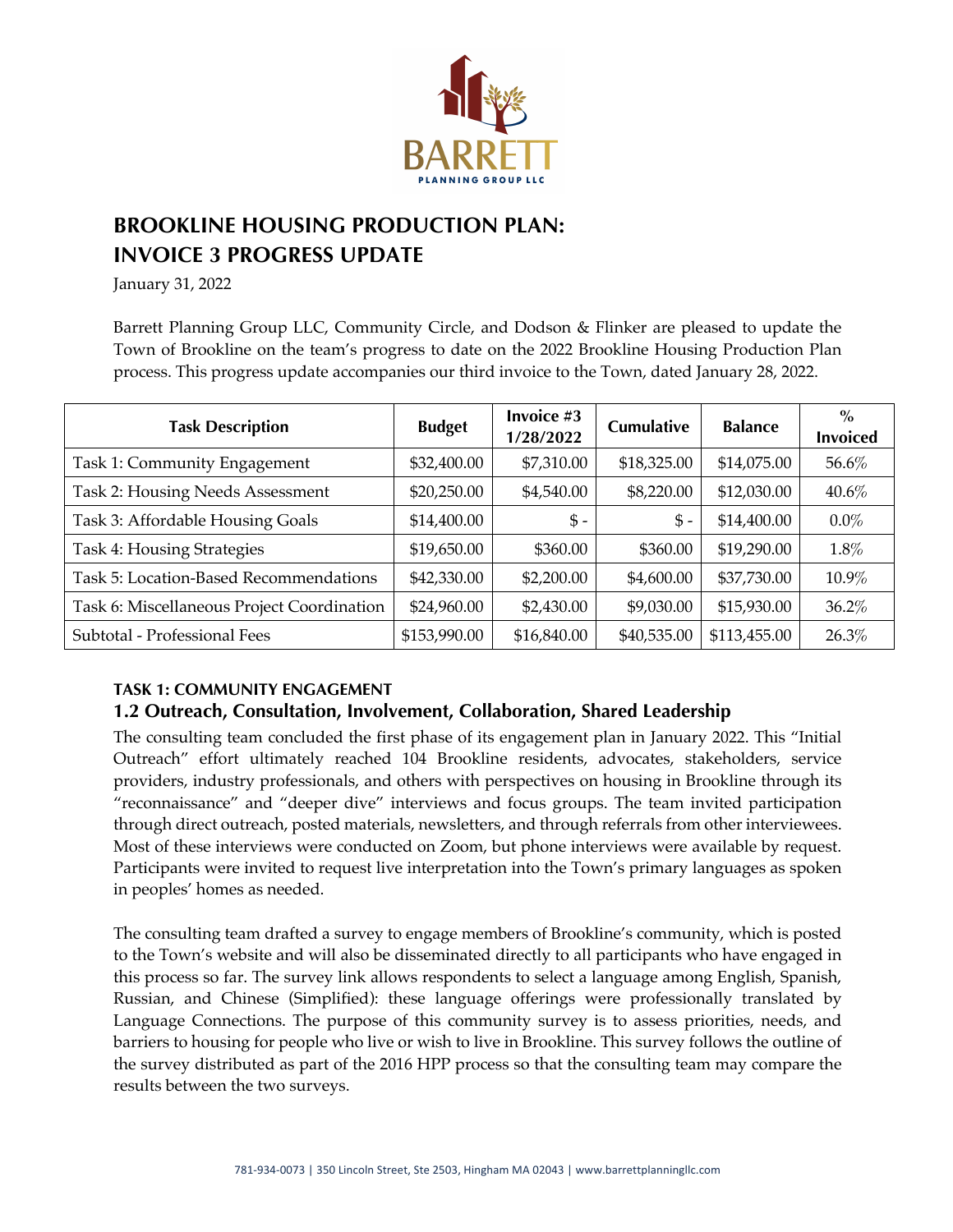## **1.3 Community Forum**

The first Community Forum for this planning process took place on January 26, 2022 at 7 PM. The meeting was conducted via Zoom and broadcast by the Brookline Interactive Group (BIG). More than 290 people registered to participate in the forum. Language Connections, based out of Brighton, provided live interpretation into Spanish, Russian, Cantonese, and Mandarin for the duration of the meeting (including instructions at the start of the meeting to access these services). This first community meeting focused on Housing Review and Future Housing Needs, and it included a summary of Brookline's 2016 Housing Production Plan and the actions the Town has taken to address its recommendations and strategies. The presentation also included a brief overview of the range of housing needs identified by interviewees to be high-priority and unaddressed, with particular emphasis on the needs of Brookline's low-income residents and tenants of the Brookline Housing Authority.

At the conclusion of the presentation, the consulting team asked five questions to participants and invited written comments in the chat, as well as verbal remarks as time allowed. This portion of the meeting lasted approximately 45 minutes. BIG viewers and attendees who preferred to give comments anonymously could access a Google Form on the Town's website that included the same questions. This Google Form was active for asynchronous participation until the survey became available on January 31, 2022.

A recording of the meeting is available on BIG's YouTube, and the presentation slide deck is posted to the Town's website.

#### **TASK 2: COMPREHENSIVE HOUSING NEEDS ASSESSMENT 2.2 Housing Needs Assessment Approach**

In this phase of the project, the consulting team continues to analyze local and regional data from Brookline and its comparison communities. This effort informs the team's understanding of existing conditions in Brookline and throughout the area, and it is critical to understanding and prioritizing housing needs. The housing needs of current and hopeful future Brookline residents are many and varied, so the consulting team looks forward to learning more as responses to the Community Survey accrue.

The team continues its analysis of existing conditions, trends, and barriers of and to housing in Brookline. Regulatory review, including land use regulations and permitting procedures, is an important component of this analysis, as well as transportation availability and accessibility, infrastructural capacity, and community attitudes and potential opposition.

### **TASK 4: HOUSING PRODUCTION STRATEGIES**

## **4.1 Production of New Housing through Regulatory Changes**

Reviewing Brookline's regulations around housing development and redevelopment is a critical piece of identifying potential barriers and finding new solutions as part of this HPP process. The HPP will propose new regulatory options to help Brookline to produce affordable housing and increase housing supply.